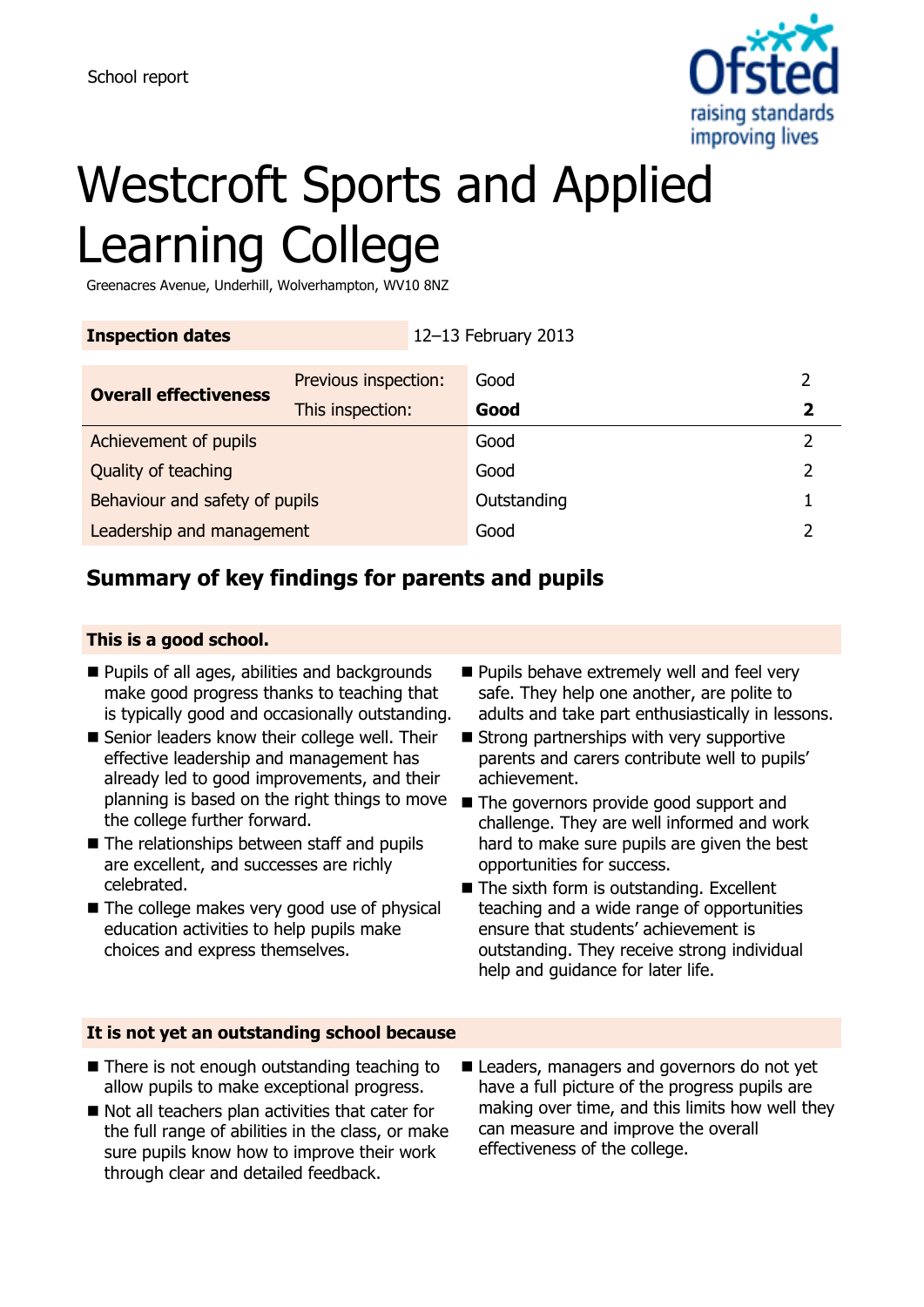### **Information about this inspection**

- Inspectors observed 15 lessons across all key stages, including seven joint observations with senior leaders.
- Inspectors met with groups of pupils, staff and governors, and a representative from the local authority.
- Many informal opportunities were taken to talk with pupils, for example in the library, at lunchtime, at the beginning and end of the day, and during extended activities.
- Pupils' work and teachers' planning were examined. This included records relating to pupils' progress and accreditation.
- During the inspection, inspectors observed the daily arrival and departure of pupils and students from transport and heard pupils from Year 2 and Year 6 read.
- A range of documentation was examined, including the college's self-evaluation and improvement plan.
- **There were very few responses to the online questionnaire (Parent View) but inspectors spoke** with parents and carers at the beginning and end of the day and reviewed the college's evaluation of its own recent parental questionnaires. The inspectors took account of the 43 questionnaires returned by the college's staff.

## **Inspection team**

| Lynda Morgan, Lead inspector | <b>Additional Inspector</b> |
|------------------------------|-----------------------------|
| Peter Lawley                 | <b>Additional Inspector</b> |
| Kate Robertson               | <b>Additional Inspector</b> |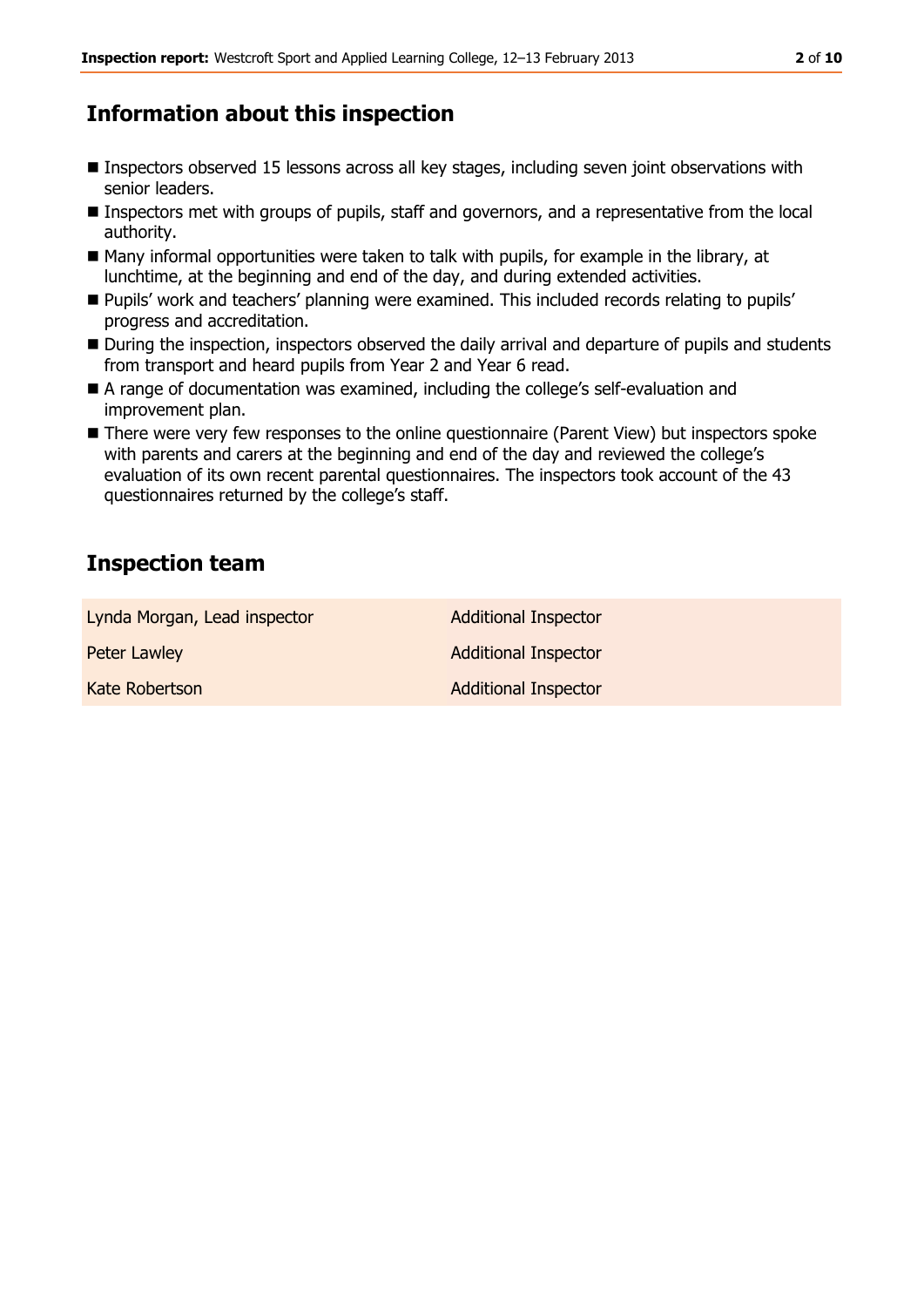## **Full report**

## **Information about this school**

- Westcroft Sports and Applied Learning College is a special school for pupils and students who have complex cognitive needs. It is larger than most special schools.
- All pupils have a statement of special educational needs. The majority have moderate learning difficulties. Some have severe learning difficulties and many have additional needs including medical, speech, language and communication difficulties, autistic spectrum disorders and behavioural difficulties.
- Most pupils are of white British heritage with a few from other ethnic heritage backgrounds. The vast majority speak English as their first language.
- Approximately two thirds of pupils are boys. The proportion of pupils supported by the pupil premium, the additional funding provided by the government to help particular groups such as those known to be eligible for free school meals, is well above average.
- **There have been no pupils in the Early Years Foundation Stage since the last inspection.**
- The college carries out much of its work in relation to its sports and applied learning specialisms within the community. It provides an outreach service to schools in Wolverhampton to support inclusion. Its applied learning centre, Timken, caters for students in Key Stages 4 and 5.
- The local community also uses the college's sports facilities on a regular basis.
- Building work is currently underway to provide 12 new classrooms, a calming room, a four-court sports hall linking to the swimming pool, extensions to the existing primary classrooms and a speech, language and communication area. The first phase is due to be completed in the autumn term 2013.

## **What does the school need to do to improve further?**

- $\blacksquare$  Make more teaching outstanding by ensuring that:
	- all activities are planned with the right level of challenge and support, so they are demanding but not too hard for pupils at all ability levels
	- feedback always shows pupils clearly how to improve their work.
- Improve leaders, managers and governors' awareness of the quality of teaching and pupils' progress by ensuring that:
	- evaluations are based on the impact teaching has on pupils' progress, and not just the teaching itself.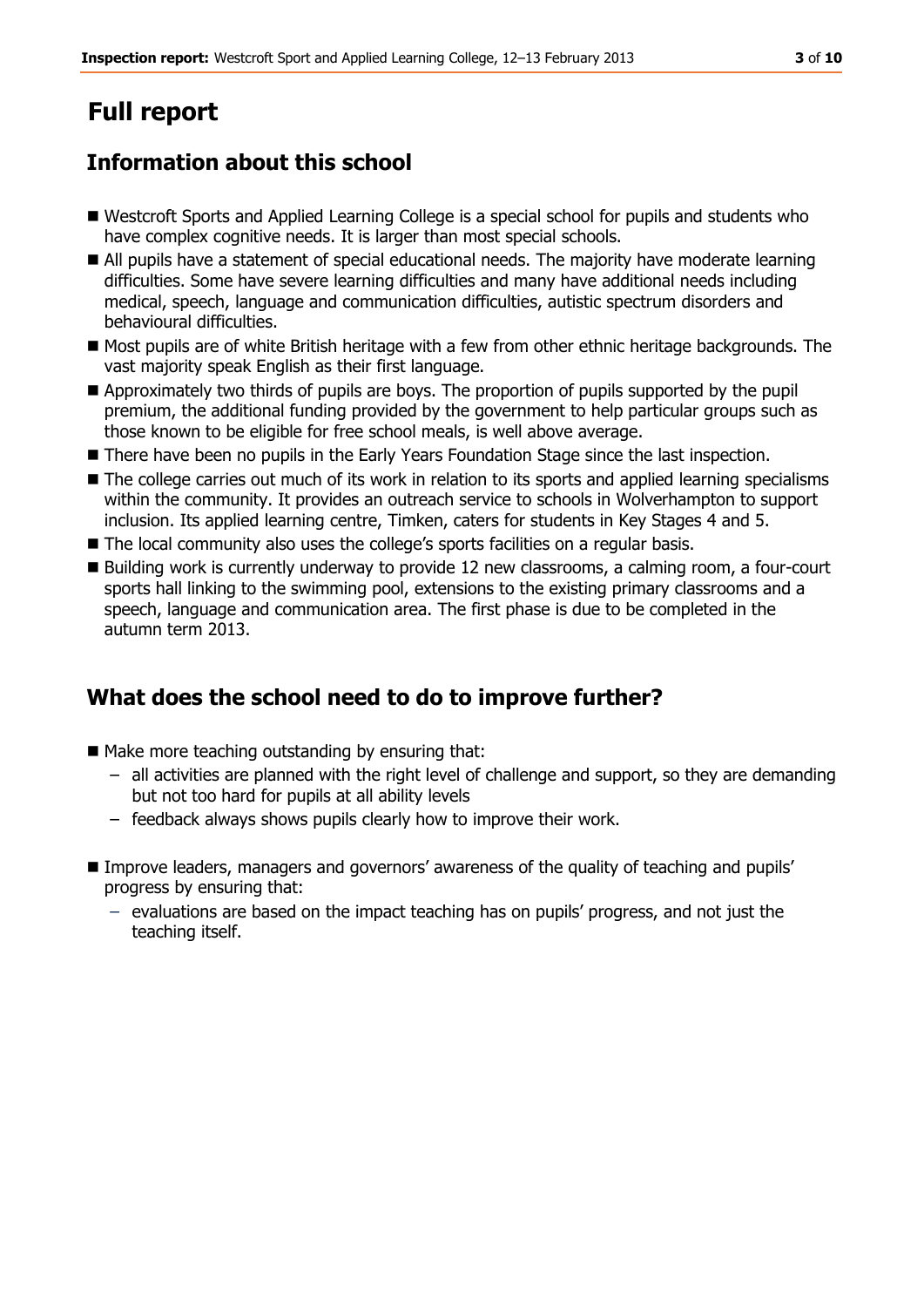## **Inspection judgements**

#### **The achievement of pupils is good**

- Pupils make good progress overall across all subjects and key stages, often from very low starting points. College data show that pupils across the range of learning needs all make similarly good progress.
- Pupils make good progress in developing their reading skills across the college. This is because reading is given a high priority and pupils have access to a wide range of reading materials. They use the college library and read to adults regularly, and many have additional help to support build their skills and confidence.
- The voungest pupils in Years 1 and 2 learn about letters and sounds within a nurturing environment that allows them to flourish. By the time they reach secondary and the sixth form they are able to use their literacy and communication skills well. For example, in food technology they use recipes to make pancakes and in design technology they discuss how to arrange the patches they have made on their Mother's Day bags.
- The practical curriculum covering a wide variety of themes is really enjoyed by pupils in Years 7, 8 and 9, who make good progress as a result.
- Pupils in the sixth form make especially good progress in college and at Timken, where they gain qualifications in a good range of work-related subjects.
- **Pupils make good progress in their personal and social development. Staff make sure that they** have many opportunities to develop their communication skills in a wide variety of situations, both in and out of college. This has a positive impact on their good achievement.
- **Pupils achieve well in a variety of sports within the curriculum and after-school activities,** including tennis, table tennis and Zumba.
- **Pupils who are supported through pupil premium funding, including those known to be eligible** for free school meals, make equally good progress as others. This is because of additional help and guidance provided by teaching and support staff, based on the increasingly detailed information recorded about individuals' progress. For example, where they are able to work in smaller groups, their literacy and numeracy has improved due to their increased self-esteem and confidence.

#### **The quality of teaching is good**

- As a result of good monitoring by senior leaders and well-chosen training, all teaching is at least good and some is outstanding. This brings about good or better achievement for all.
- All pupils benefit positively from their excellent relationships with staff, who encourage them to be as independent as possible. They learn to work cooperatively through practical activities.
- **Teachers ask searching questions to check how much pupils have understood and make sure the** next activities are at an appropriate level of difficulty. They record pupils' achievements regularly, and mostly use the resulting information well to decide what to teach next. However, feedback to pupils does not consistently show them what level they are working at, or what their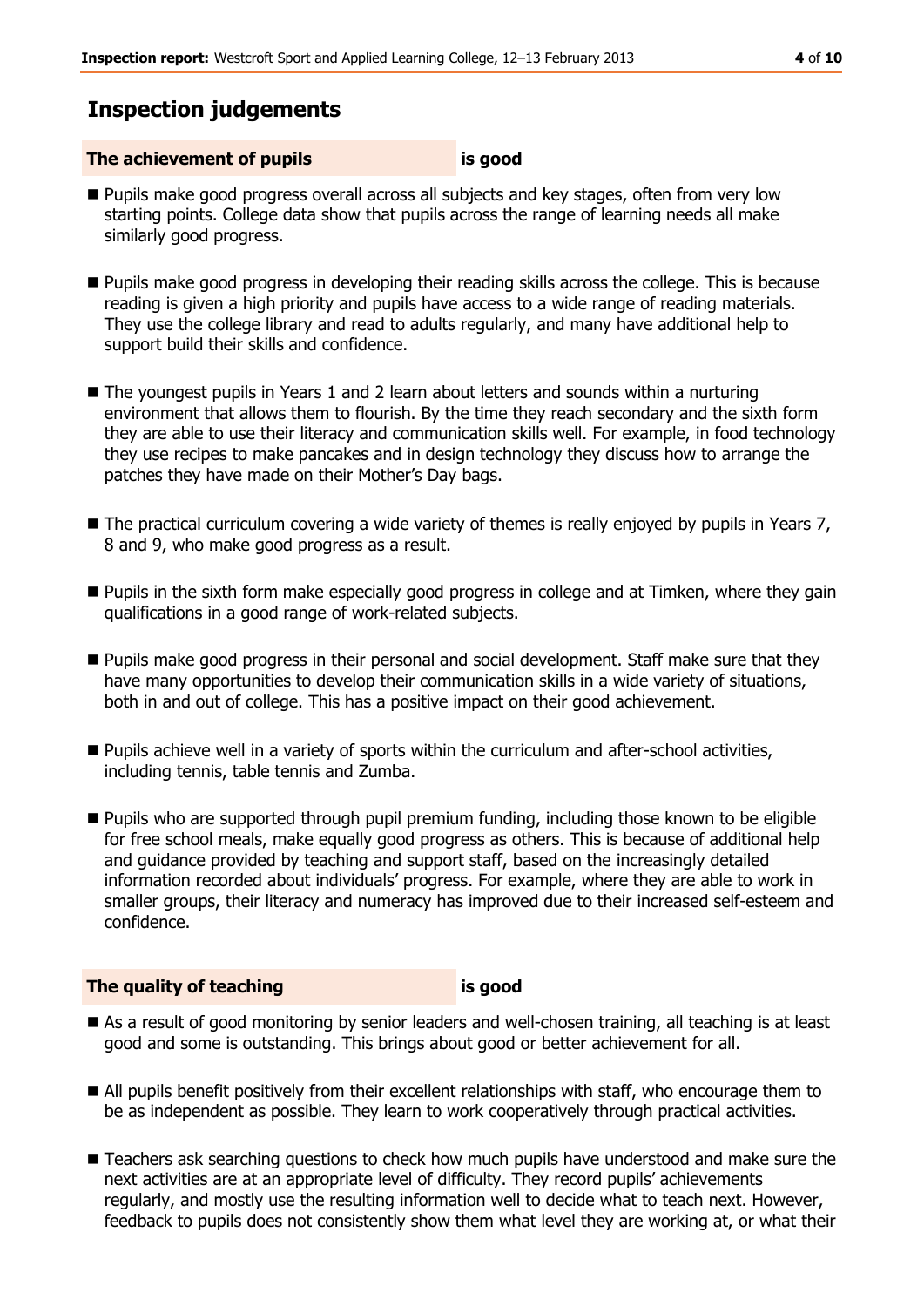next steps in learning should be.

- An outstanding music lesson illustrated teaching at its best. Key Stage 3 pupils were composing and playing music. The work was adapted and resources specifically identified to support pupils' differing individual needs. All pupils were clear of the next steps in their learning and were able to refer to their individual targets when performing their pieces.
- Teachers and support staff know pupils well and mostly work together to make the best use of lesson time. Occasionally, teachers do not make the best use of support staff to help pupils to learn as well as they could, for example when planning to ensure that all groups are fully catered for. For example, the most able pupils with moderate learning difficulties are not always given fully demanding work, and those with the most severe learning difficulties do not always have the right level of resources to support their learning.
- Teaching makes a strong contribution to pupils' spiritual, moral, social and cultural awareness. Staff provide good role models, and pupils learn to respect each other and their differences.
- Teaching in the sixth form is outstanding, and students are very well supported in gaining a wide variety of relevant qualifications. Students are prepared very well for the next stage of their lives.

#### **The behaviour and safety of pupils are outstanding**

- **Pupils behave exceptionally well in lessons, at break and lunchtimes, around the college and** when off site, for example at Timken. Every opportunity is taken to help them shape their attitudes to work and personal development exceptionally well.
- **Pupils are polite to each other and to adults, and welcome visitors, helping inspectors find their** way around on several occasions. They are very engaging and keen to show their work and enterprise. For example, pupils running the college tuck shop came to find inspectors to show a variety of healthy snacks and drinks they had made. They were appropriately persuasive in tempting a purchase of a warm scone and a hot drink, showing they could add up the cost of the items and give the appropriate change.
- The level of fixed-term exclusions has reduced over time, as the college only uses exclusions to ensure the health and safety of pupils and staff. Positive reinforcement and rewards developed and adapted last year to incorporate the Olympic values have had a considerably positive impact on behaviour, as have measures taken to reduce class sizes in a specific year group to help pupils who have particular behavioural needs.
- **Pupils say they feel safe and know who to go to if they have a problem. This is supported by the** parents and carers spoken to, who were very positive about the care and support given to their children.
- There are few incidents of bullying, and these have been addressed with individuals and through the curriculum and personal support and guidance. Pupils spoke about anti-bullying work they had done in class, and especially the recent work on cyber-bullying on e-safety about how to stay safe on social networking sites.
- The college gives careful attention to detail to ensure all pupils can move around safely and independently. The impact of the building work has been carefully thought through to ensure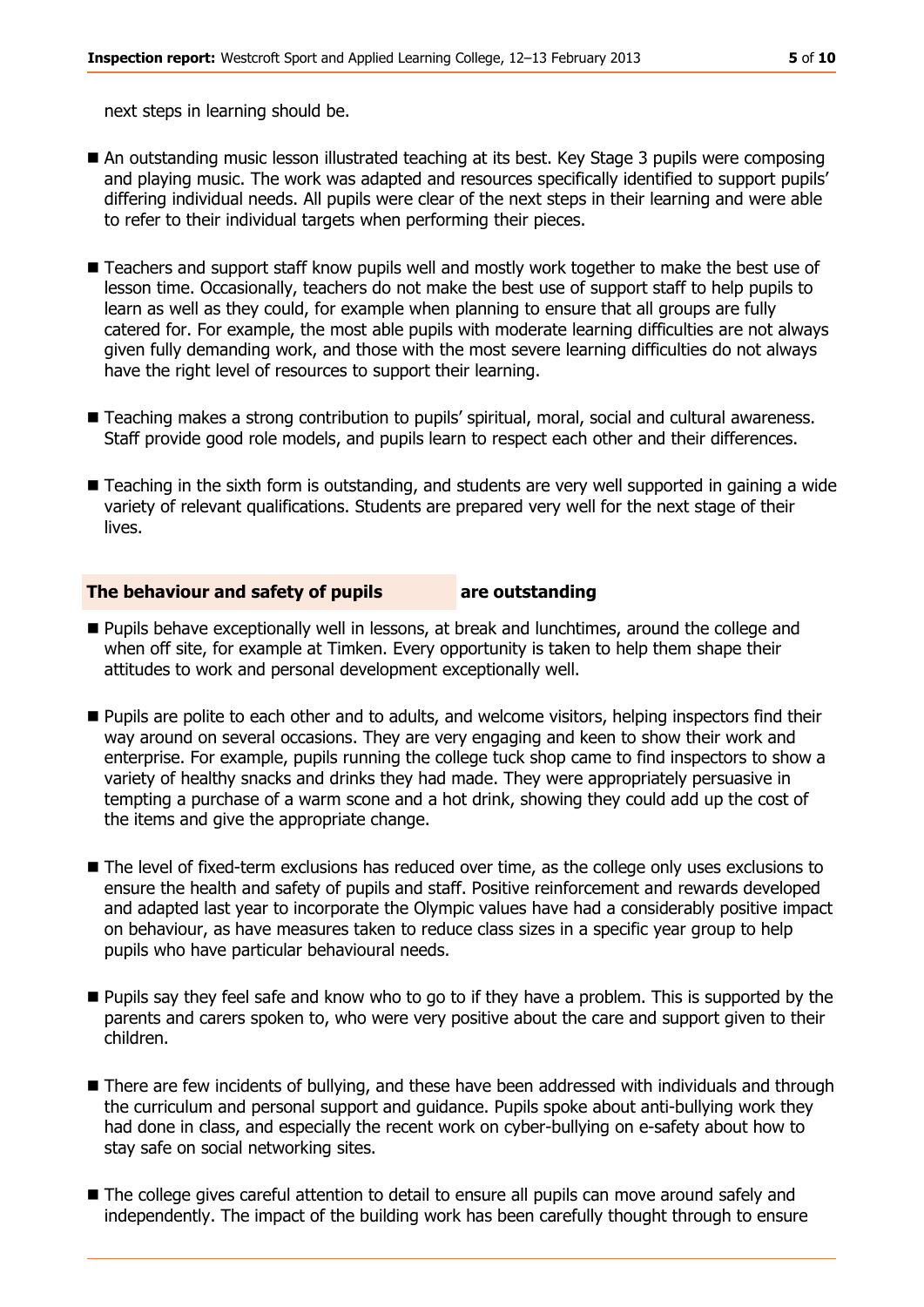there are no risks to pupils, and to enable safe movement around the site. Safeguarding practices meet current national requirements, and governors play an active role in ensuring the correct procedures are followed.

- Attendance is good in the context of a college where pupils have complex needs, including medical conditions which means they are absent through illness or hospital appointments.
- $\blacksquare$  The college works very closely in partnership with external support agencies. The work of the home college liaison manager is instrumental in supporting parents and families, ensuring an allround approach to pupils' education.

#### **The leadership and management are good**

- The enthusiastic and committed headteacher is ably supported by her skilled deputy and senior leadership team. They have a shared vision and are resolute in their determination to continue improving the quality of teaching and pupils' achievement.
- **E** Leaders use effective procedures to improve teachers' performance. They tackle identified weaknesses with appropriate training, and their sharp focus on monitoring the quality of teaching has led to teaching being consistently good or better across the college. However, they have not yet made sure that their monitoring of lessons takes full account of how well teaching improves pupils' progress.
- **E** Leaders analyse pupil progress information to ensure that any pupils in danger of falling behind can quickly be given the help and guidance they need to achieve their targets. This includes extra support, where appropriate, for pupils who attract pupil premium funding. They are not yet fully measuring the impact of these decisions.
- The school works exceptionally well with parents and carers, who told inspectors they would recommend the college to others.
- The interesting and stimulating range of taught subjects, and particularly the way they are taught through themes that link subjects together in meaningful ways, helps to ensure that pupils thoroughly enjoy their learning. The effective provision at Timken prepares students well for moving on to further education and the world of work.
- The promotion of pupils' spiritual, moral, social and cultural development is built into all learning opportunities, including visits and visitors. Recent examples include work on the Olympics, the Black History theme and a visiting theatre group. Sporting activities such as bowls, tennis and table tennis also make a good contribution, as observed during the inspection.
- Middle leaders such as subject leaders monitor the quality of planning in the areas of the college they are responsible for, and have started to be more involved in monitoring the quality of teaching. Like senior staff and governors, they do not yet fully evaluate the impact this has on pupils' progress.
- $\blacksquare$  The local authority knows the college well and has been effective in supporting improvements since the last inspection.

#### ■ The governance of the school: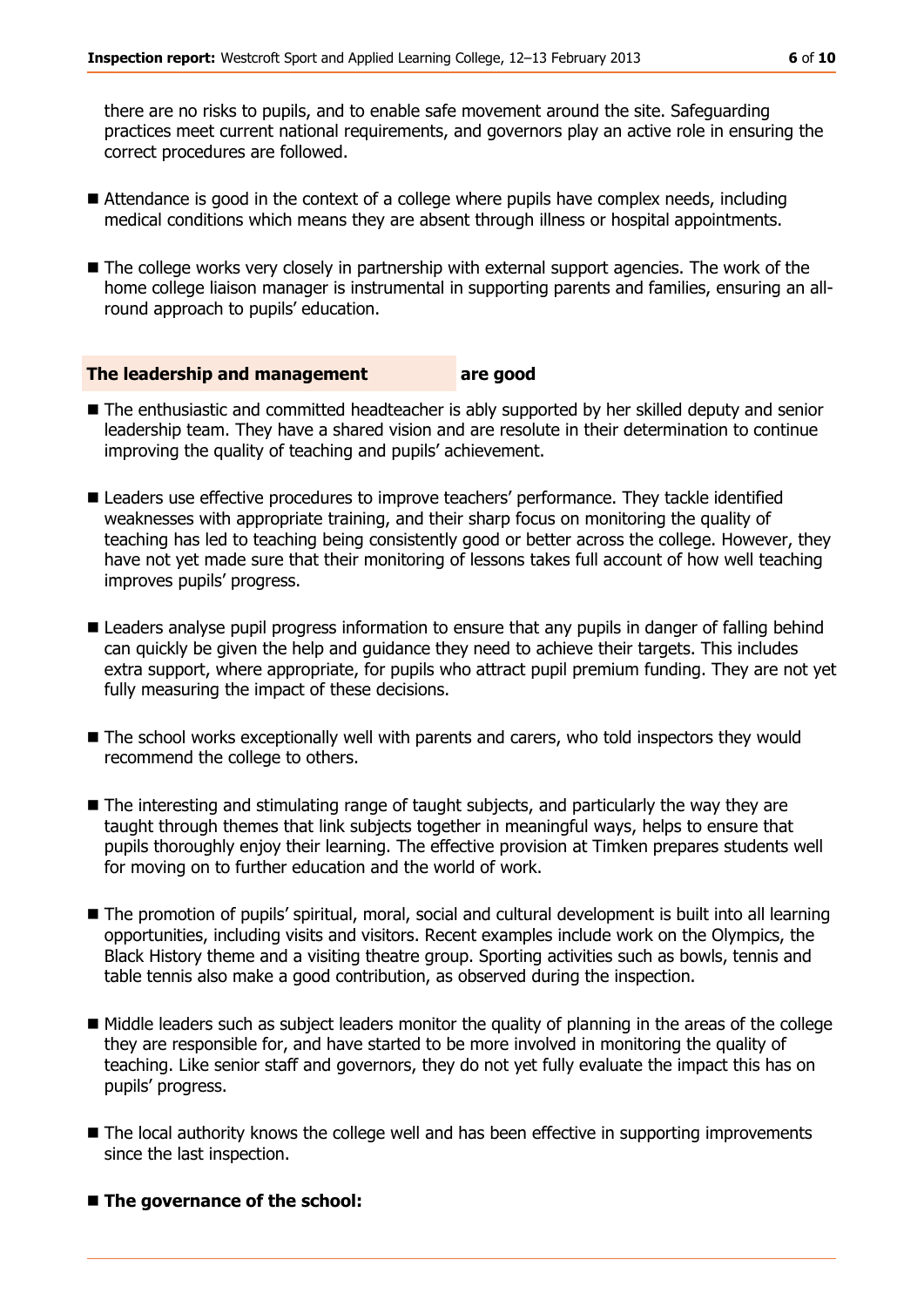- The governing body has applied training and provides good support and challenge to the leadership team. Governors visit and help in the school regularly in a variety of ways, and have a good working knowledge of the college's strengths and weaknesses. They have a good understanding of the needs of the pupils and the progress they make. They are clear about the quality of teaching and learning, and have worked closely with the headteacher to secure the new buildings. They manage the college budget well, and have a good grasp of the link between the teachers' performance and their pay rises and promotion. They make sure that the pupil premium is spent wisely on appropriate staffing and resources to improve the achievement of eligible pupils. They are beginning to measure the impact through the termly reports from the headteacher as well as their governor link visits.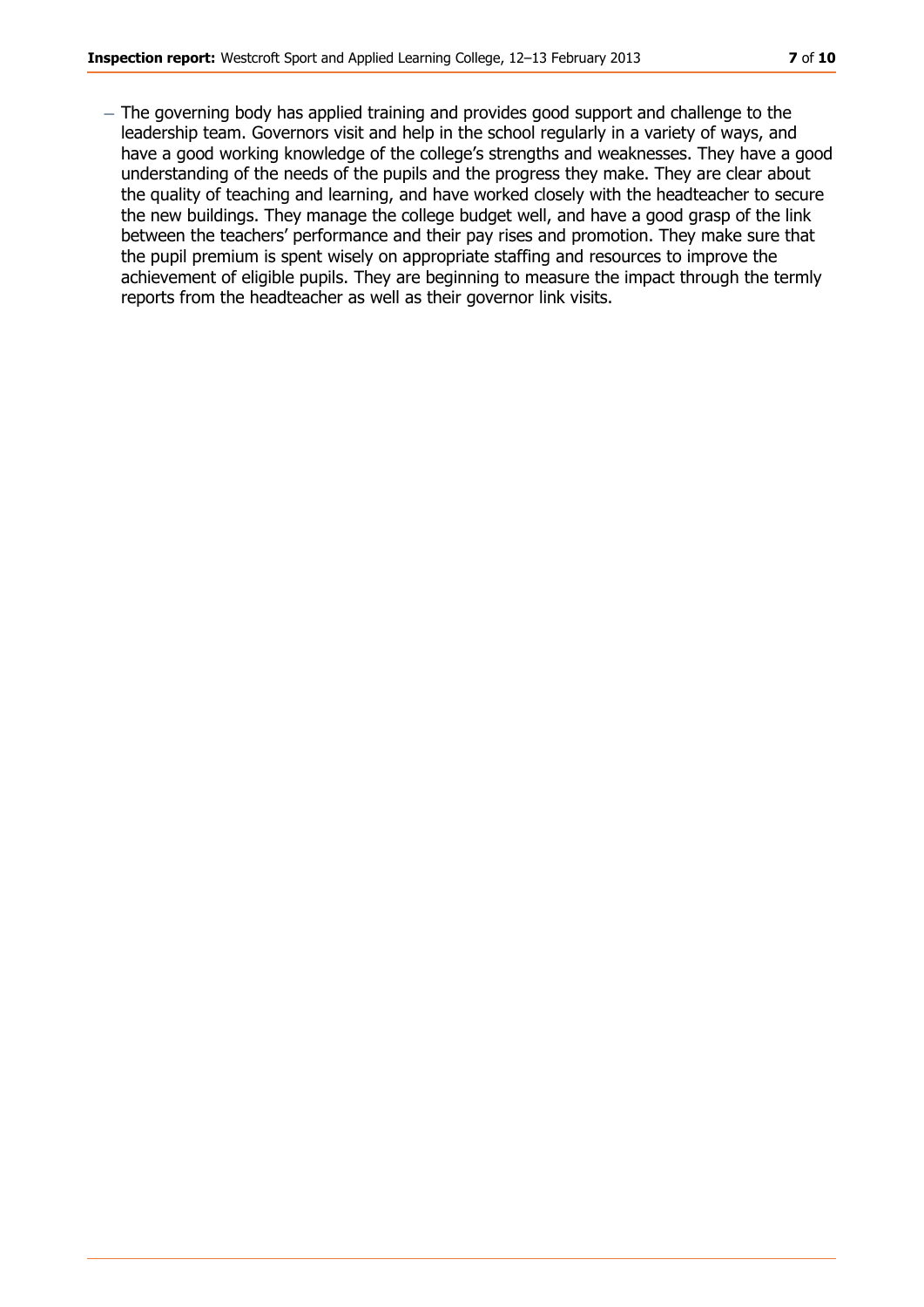## **What inspection judgements mean**

| <b>School</b> |                         |                                                                                                                                                                                                                                                                                                                                                                        |
|---------------|-------------------------|------------------------------------------------------------------------------------------------------------------------------------------------------------------------------------------------------------------------------------------------------------------------------------------------------------------------------------------------------------------------|
| Grade         | <b>Judgement</b>        | <b>Description</b>                                                                                                                                                                                                                                                                                                                                                     |
| Grade 1       | Outstanding             | An outstanding school is highly effective in delivering outcomes<br>that provide exceptionally well for all its pupils' needs. This ensures<br>that pupils are very well equipped for the next stage of their<br>education, training or employment.                                                                                                                    |
| Grade 2       | Good                    | A good school is effective in delivering outcomes that provide well<br>for all its pupils' needs. Pupils are well prepared for the next stage<br>of their education, training or employment.                                                                                                                                                                           |
| Grade 3       | Requires<br>improvement | A school that requires improvement is not yet a good college, but<br>it is not inadequate. This school will receive a full inspection within<br>24 months from the date of this inspection.                                                                                                                                                                            |
| Grade 4       | Inadequate              | A school that has serious weaknesses is inadequate overall and<br>requires significant improvement but leadership and management<br>are judged to be Grade 3 or better. This school will receive regular<br>monitoring by Ofsted inspectors.                                                                                                                           |
|               |                         | A school that requires special measures is one where the school is<br>failing to give its pupils an acceptable standard of education and<br>the schools leaders, managers or governors have not<br>demonstrated that they have the capacity to secure the necessary<br>improvement in the school. This school will receive regular<br>monitoring by Ofsted inspectors. |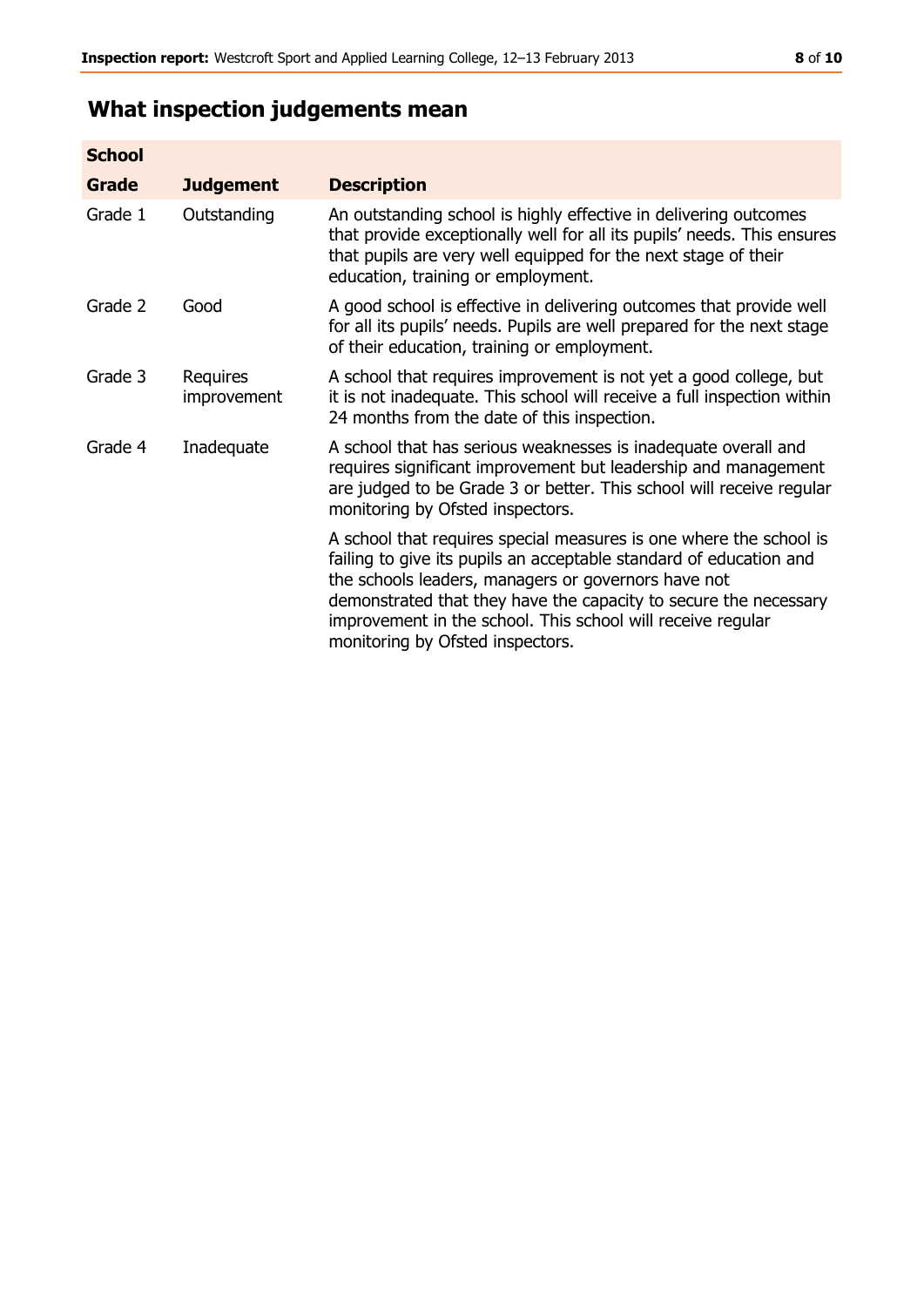### **School details**

| Unique reference number  | 104413        |
|--------------------------|---------------|
| <b>Local authority</b>   | Wolverhampton |
| <b>Inspection number</b> | 400713        |

This inspection of the college was carried out under section 5 of the Education Act 2005.

| <b>Type of school</b>                     | Special                              |
|-------------------------------------------|--------------------------------------|
| <b>College category</b>                   | Community special                    |
| Age range of pupils                       | $5 - 19$                             |
| <b>Gender of pupils</b>                   | Mixed                                |
| <b>Gender of pupils in the sixth form</b> | Mixed                                |
| Number of pupils on the school roll       | 167                                  |
| Of which, number on roll in sixth form    | 21                                   |
| <b>Appropriate authority</b>              | The governing body                   |
| <b>Chair</b>                              | Maria Dunbar                         |
| <b>Headteacher</b>                        | Ann Brown                            |
| Date of previous school inspection        | 20 October 2009                      |
| <b>Telephone number</b>                   | 01902 558350                         |
| <b>Fax number</b>                         | 01902 558342                         |
| <b>Email address</b>                      | sue.cockhill@wolverhamptoncyp.org.uk |